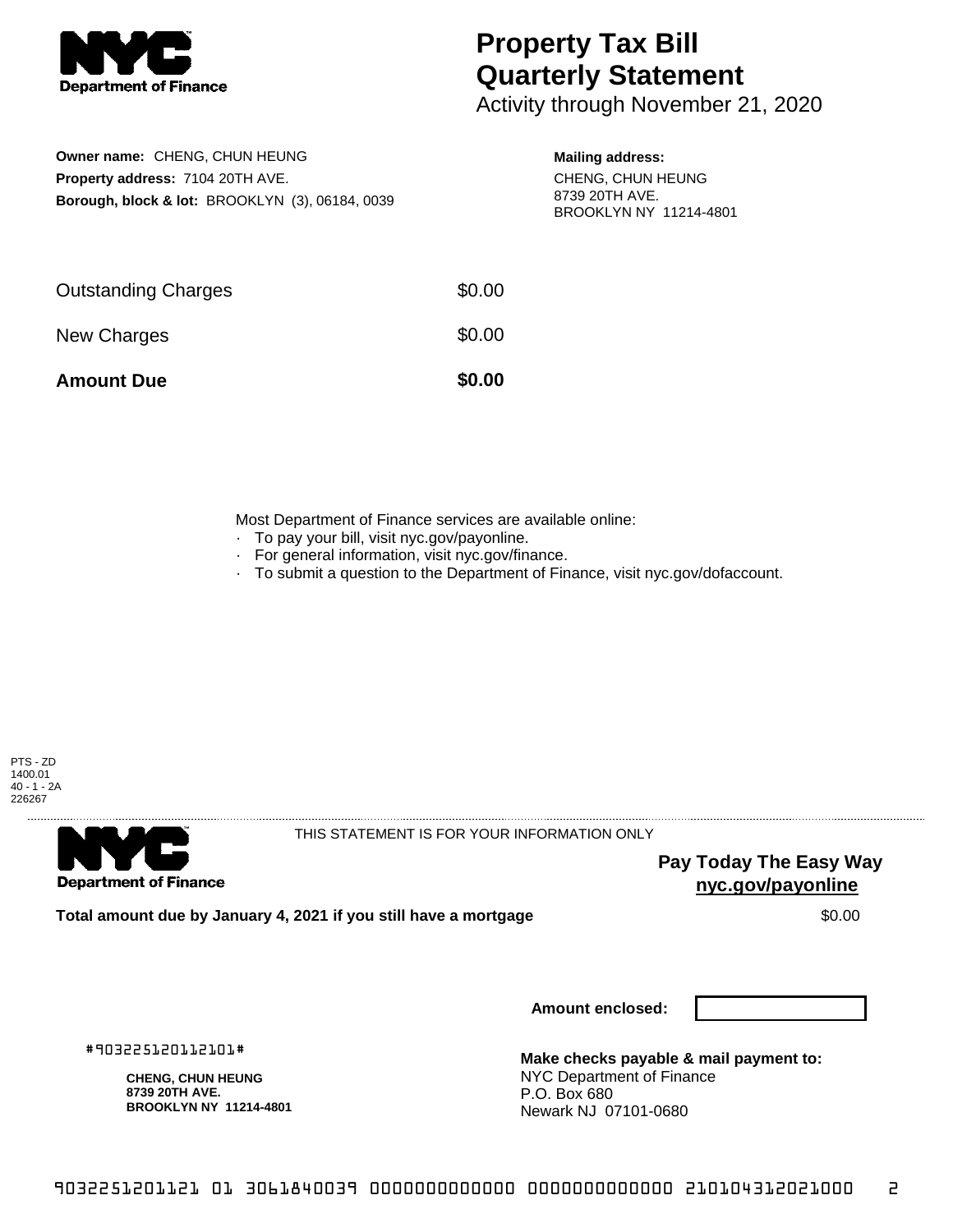

| <b>Previous Charges</b>                                |                      |                                 | Amount               |
|--------------------------------------------------------|----------------------|---------------------------------|----------------------|
| Total previous charges including interest and payments |                      |                                 | \$0.00               |
| <b>Current Charges</b>                                 | <b>Activity Date</b> | <b>Due Date</b>                 | Amount               |
| Finance-Property Tax<br><b>Adopted Tax Rate</b>        |                      | 01/01/2021                      | \$0.00<br>$$-135.16$ |
| Payment Adjusted                                       | 01/01/2021           | <b>Green Point Savings Bank</b> | \$135.16             |
| <b>Total current charges</b>                           |                      |                                 | \$0.00               |
| <b>Tax Year Charges Remaining</b>                      | <b>Activity Date</b> | <b>Due Date</b>                 | <b>Amount</b>        |
| Finance-Property Tax<br>Adopted Tax Rate               |                      | 04/01/2021                      | \$0.00<br>$$-135.16$ |
| <b>Early Payment Discount</b>                          |                      | 04/01/2021                      | \$1.35               |
| Payment Adjusted                                       | 01/01/2021           | Green Point Savings Bank        | \$133.81             |
| Total tax year charges remaining                       |                      |                                 | \$0.00               |
| <b>Overpayments/Credits</b>                            | <b>Activity Date</b> | <b>Due Date</b>                 | Amount               |
| <b>Credit Balance</b>                                  |                      | 07/01/2020                      | $$-268.97$           |
| Total overpayments/credits remaining on account        |                      |                                 | \$268.97             |

You must apply for a refund or a transfer of credits resulting from overpayments within six years of the date of **the overpayment or credit. Please note that overpayments and credits are automatically applied to unpaid taxes.**

## **Home banking payment instructions:**

- 1. **Log** into your bank or online bill pay website.
- 2. **Add** the new payee: NYC DOF Property Tax. Enter your account number, which is your boro, block and lot, as it appears here: 3-06184-0039 . You may also need to enter the address for the Department of Finance. The address is P.O. Box 680, Newark NJ 07101-0680.
- 3. **Schedule** your online payment using your checking or savings account.

## **Did Your Mailing Address Change?** If so, please visit us at **nyc.gov/changemailingaddress** or call **311.**

When you provide a check as payment, you authorize us either to use information from your check to make a one-time electronic fund transfer from your account or to process the payment as a check transaction.